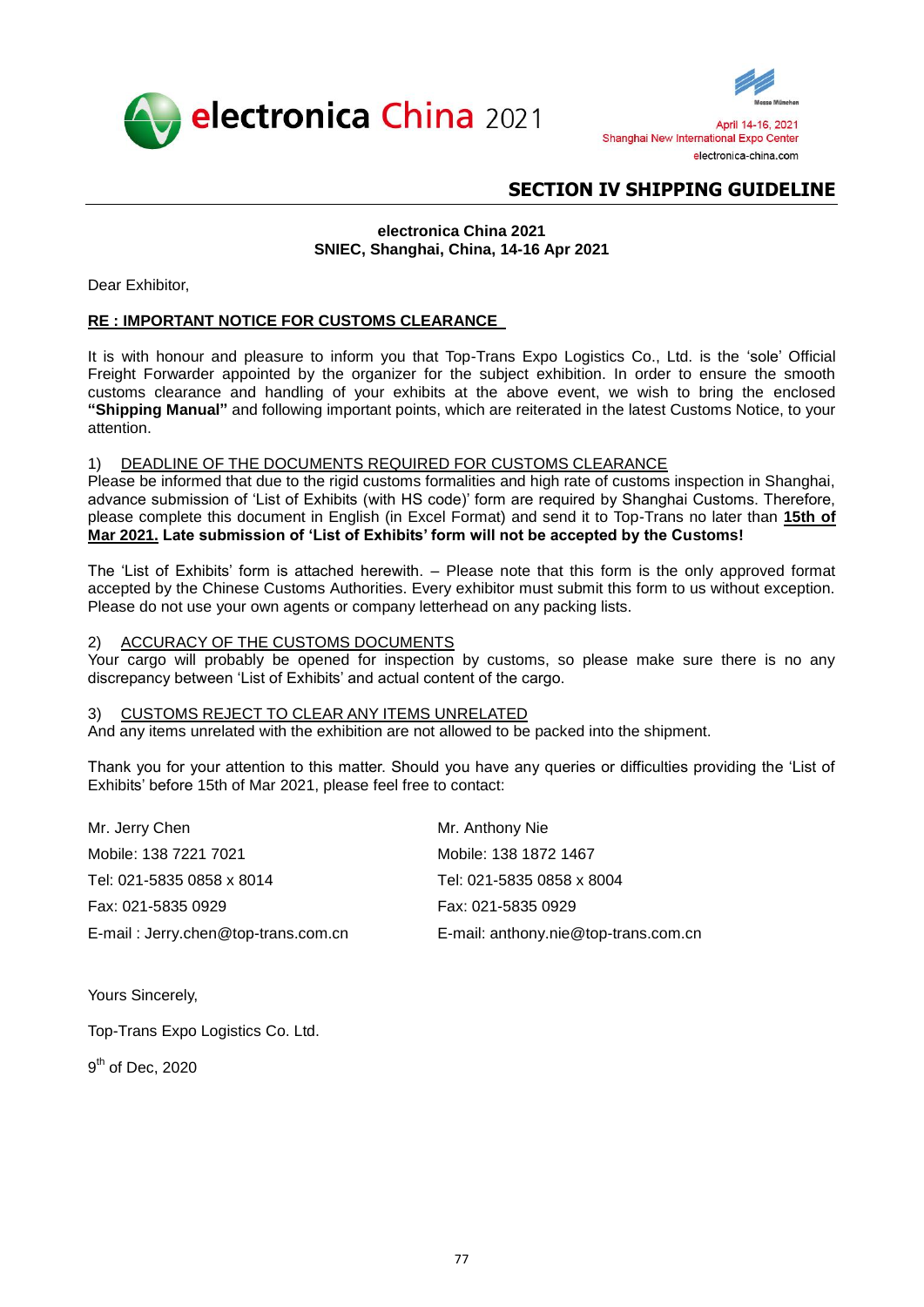



# **SHIPPING GUIDELINE**

# FOR DIRECT SHIPMENTS TO SHANGHAI AIRPORT / SEAPORT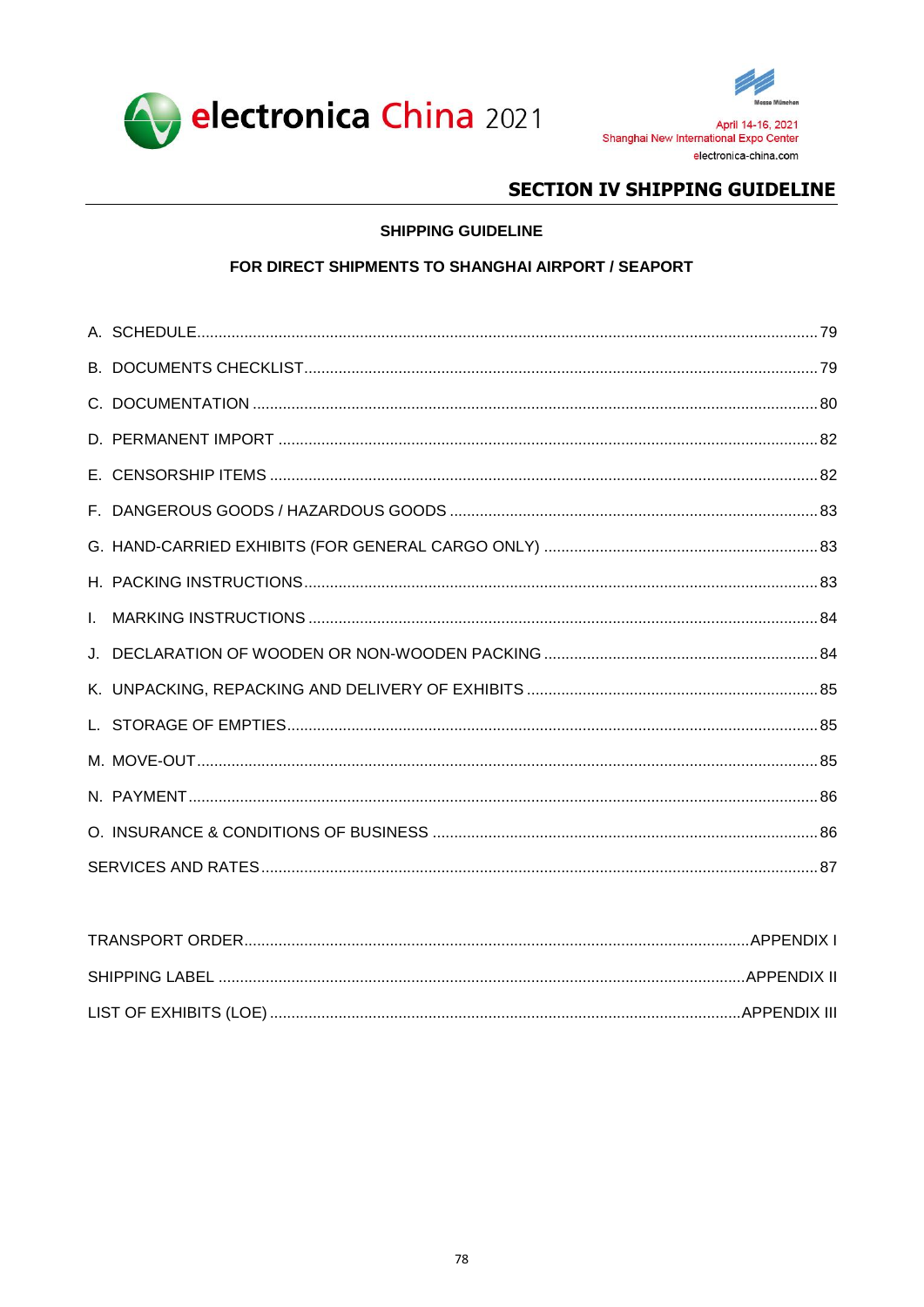



# <span id="page-2-0"></span>**A. SCHEDULE**

|                                         | For air shipments                      | For sea shipments                    |
|-----------------------------------------|----------------------------------------|--------------------------------------|
| <b>CARGO RECEIVING PERIOD</b>           | 29th-30th Mar 2021                     | $29^{th}$ -30 <sup>th</sup> Mar 2021 |
|                                         |                                        |                                      |
| <b>DOCUMENTS REACHINGTOP- TRANS</b>     |                                        |                                      |
| Airway bills for air shipments          | 48 hours prior to<br>arrival of flight |                                      |
| Ocean bills of lading for sea shipments |                                        | 7 days prior to<br>arrival of vessel |
| Other Documents on or before            | 15 <sup>th</sup> Mar 2021              | 15 <sup>th</sup> Mar 2021            |
|                                         |                                        |                                      |
| <b>INBOUND PAYMENT ON OR BEFORE</b>     | 7 <sup>th</sup> Apr 2021               |                                      |

**\*\*Pls strictly follow our shipping schedule. If any cargo arrives before/beyond the cargo receiving period, or any documents are submitted later than the above schedule, the Customs may deny the declaration for the relevant shipment. Especially for cargoes which needed 3C certification, such as computer, cable, plug, etc. pls send us the LOE as soon as possible and follow our schedule.**

- Above schedule is subject to the final decision of move-in dates from the organizer.
- Holiday Adjustments during Chinese New Year, Labour Day, Dragon Boat Festival, and National Day definitely affect the regular arrangement of customs clearance and collection of cargoes; adhering to the above documents and cargoes receiving period is **IMPORTANT** as there is no room for any delay.

# <span id="page-2-1"></span>**B. DOCUMENTS CHECKLIST**

| <b>DOCUMENTS INCLUDING</b>                                                                                             | <b>REMARKS</b>                                                                                                                                         | <b>DETAILS IN</b><br><b>SECTION</b> |
|------------------------------------------------------------------------------------------------------------------------|--------------------------------------------------------------------------------------------------------------------------------------------------------|-------------------------------------|
| Airway bills for air shipments                                                                                         | - 1 original with 3 copies to consignee                                                                                                                | $C-2$                               |
| Ocean bills of lading for sea shipments                                                                                | - 1 original with 3 copies to consignee                                                                                                                | $C-2$                               |
| List of Exhibits (LOE)/ATA Carnet                                                                                      | - 1 original with 3 copies attached to the<br>airway bill or ocean bill of lading                                                                      | $C - 3/4$                           |
| Censorship items (literature / films / slides /<br>videotapes / advertising gifts, etc)                                | - 3 samples to TOP-TRANS                                                                                                                               | Е                                   |
| Corresponding IMCO<br>certificate<br>for<br>dangerous goods / hazardous goods, if any                                  | - 1 original attached to the original<br>airway bill or ocean bill of lading;<br>- 1 copy by fax or by email in advance.                               | F                                   |
| Original "Fumigation Certificate" for wooden<br>packing / products or "Declaration of<br>non-wooden packing materials" | - 1 original attached to the original<br>airway bill or ocean bill of lading;<br>- 1 original to TOP-TRANS;<br>- 1 copy by fax or by email in advance. | J                                   |
| Insurance Policy (if insured)                                                                                          | - 1 copy brought to fair site                                                                                                                          | N                                   |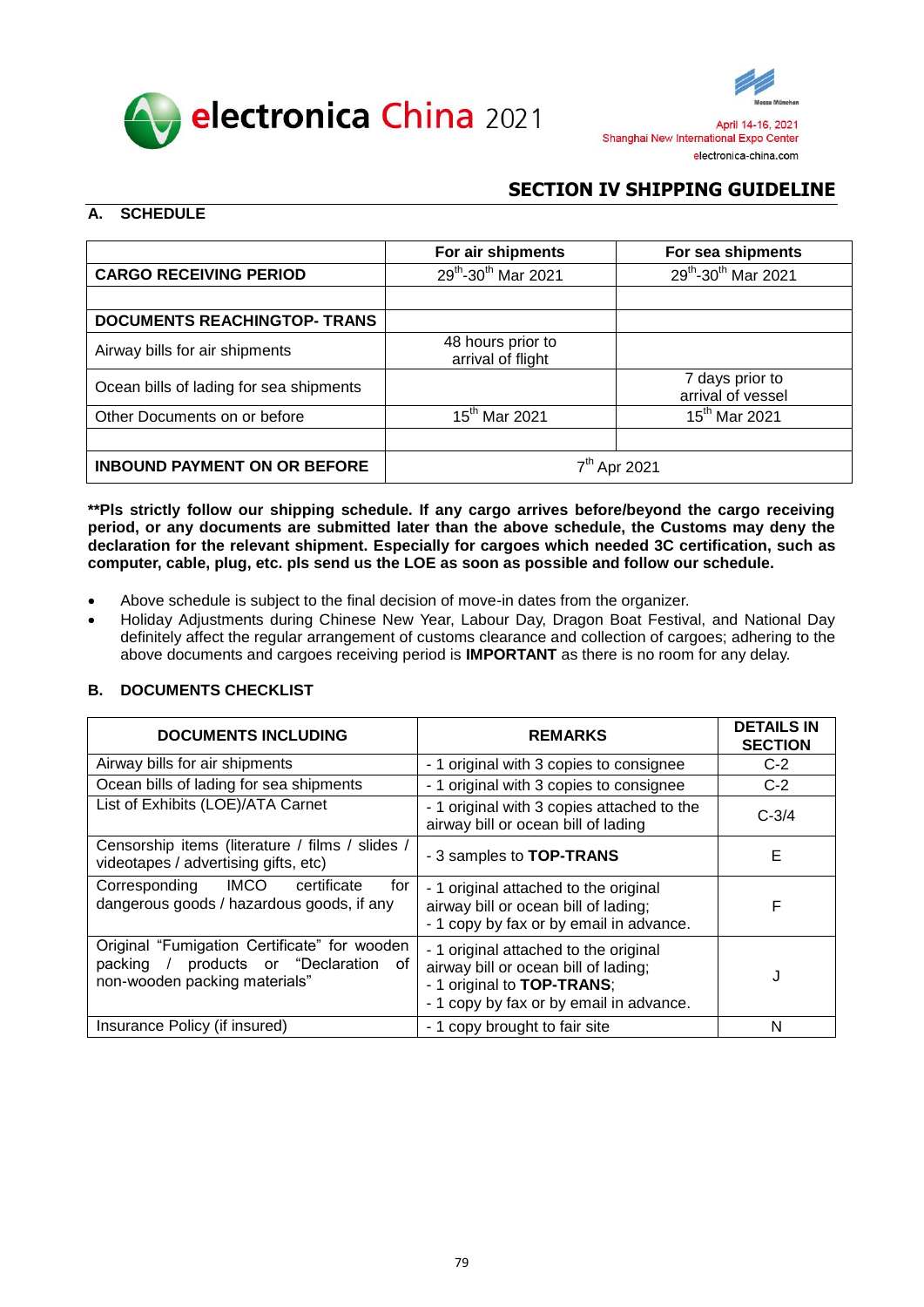



## <span id="page-3-0"></span>**C. DOCUMENTATION**

### 1. CONSIGNMENT INSTRUCTION

## **\*\*\*SHIPMENTS SENT BY COURIER WILL NOT BE ACCEPTED!\*\*\***

| For air shipments - to Shanghai Airport:       | For sea shipments - to Shanghai Seaport:       |
|------------------------------------------------|------------------------------------------------|
| Master Air Waybills:                           |                                                |
| <b>CONSIGNEE:</b>                              | <b>CONSIGNEE &amp; NOTIFY PARTY:</b>           |
| JIANGSU FEILIKS INTERNATIONAL LOGISTICS        | TOP-TRANS EXPO LOGISTICS CO., LTD.             |
| INC SHANGHAI BRANCH(KSF)                       | Room 1507, New Bridge Building, No. 68 Xinqiao |
| RM.A615 NO.1333 WENJU ROAD PUDONG NEW          | Road, Shanghai 200003, CHINA                   |
| AREA SHANGHAI CHINA (201202)                   | ATTN: JERRY&ANTHONY TEL: (+86) 21 5835         |
| ATTN: CANDY TEL:+862150962051                  | 0858                                           |
| USCI+91310115X07304429N                        | FOR: electronica China 2021                    |
|                                                | USCI+91310115MA1H82265B                        |
| <b>NOTIFY PARTY:</b>                           |                                                |
| TOP-TRANS EXPO LOGISTICS CO., LTD.             |                                                |
| Room 1507, New Bridge Building, No. 68 Xingiao |                                                |
| Road, Shanghai 200003, CHINA                   |                                                |
| ATTN: JERRY&ANTHONY TEL: (+86) 21 5835         |                                                |
| 0858                                           |                                                |
| FOR: electronica China 2021                    |                                                |
| USCI+91310115MA1H82265B                        |                                                |
| House Air Waybills:                            |                                                |
| <b>CONSIGNEE:</b>                              |                                                |
| TOP-TRANS EXPO LOGISTICS CO., LTD.             |                                                |
| Room 1507, New Bridge Building, No. 68 Xingiao |                                                |
| Road, Shanghai 200003, CHINA                   |                                                |
| ATTN: JERRY&ANTHONY TEL: (+86) 21 5835         |                                                |
| 0858                                           |                                                |
| FOR: electronica China 2021                    |                                                |
| USCI+91310115MA1H82265B                        |                                                |
|                                                |                                                |
| <b>NOTIFY PARTY:</b>                           |                                                |
| <b>SAME AS CNEE</b>                            |                                                |
|                                                |                                                |

The description on bill of lading or waybill should be complete and accurate. Vague descriptions: such as: 'EXHIBITION GOODS', 'CLOTHES' will not be accepted. Pls send us the draft bill of lading or waybill to check in advance.

Due to the Customs System updating, all air consignments now require HAWB manifest data in the customs system. Therefore, please consign the air consignment under MAWB with back to back HAWB. **The consignee on MAWB and HAWB are not the same.** Otherwise, air consignment under MAWB without HAWB will no longer be distributed to our airport warehouse. This will take longer time for customs clearance and incur more cost for terminal handling. Exhibitors are, no doubt, to bear unexpectedly high forwarders' handling fee in China if consignments are covered by wrong waybills of lading.

All shipments must be consigned "Freight prepaid" to the above consignee.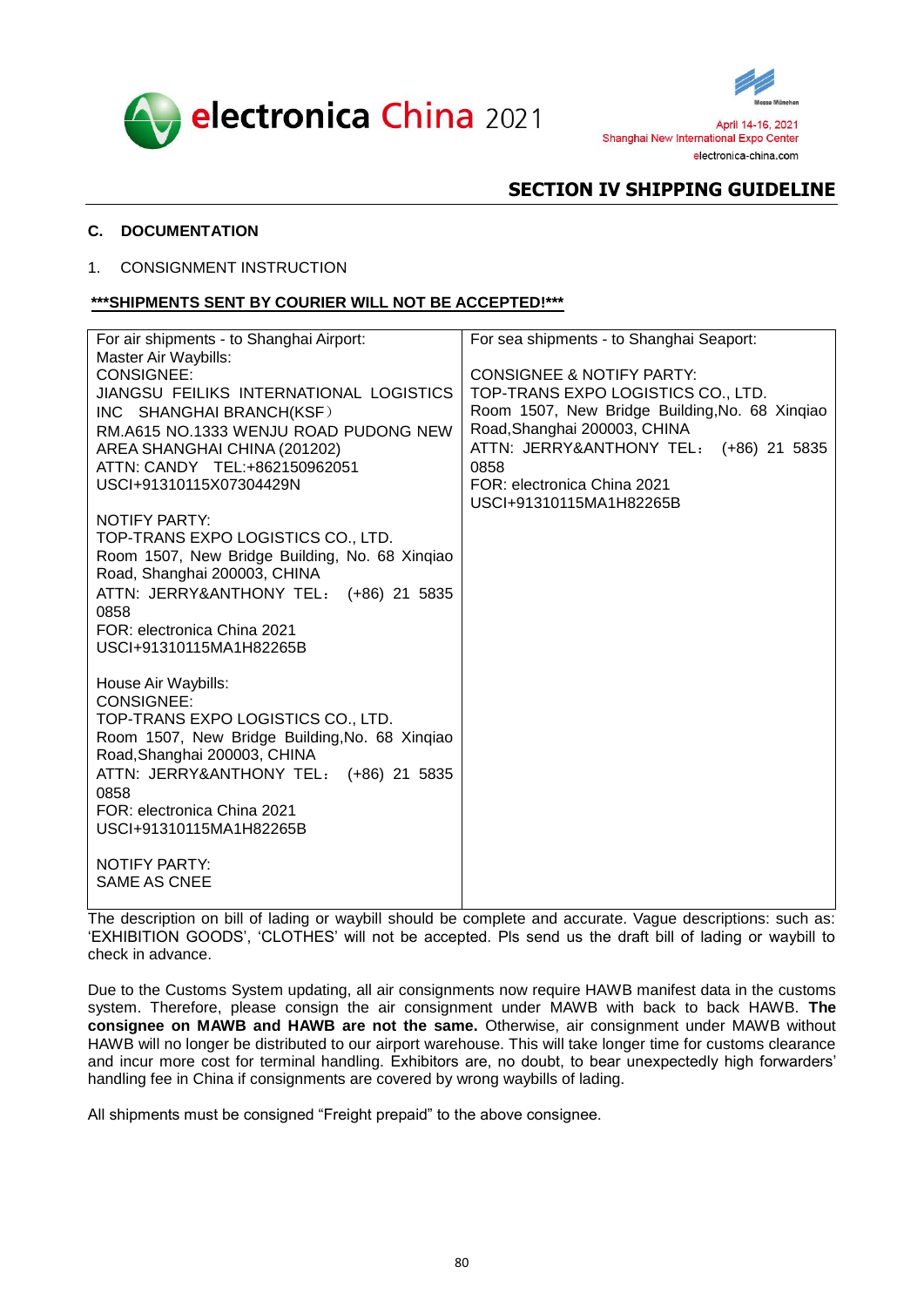



2. PRE-ALERT OF SHIPPING INFORMATION AND DISPATCH OF DOCUMENTS

**\*\*According to the New Customs Regulation, the customs declaration must commence immediately after the cargo arrives. Therefore, the pre-alert must reach us as soon as possible according to the schedule.**

**For air shipments - to Shanghai Airport:**

The following information must be sent to **TOP-TRANS** as pre-alert:

- a. Flight number of aircraft.
- b. Date of departure from foreign airport and date of arrival Shanghai
- c. Master airway bill no. & House Airway Bill No.
- d. Number of pieces, weight and measurement of each package
- e. List of Exhibits (LOE)
- f. Declaration of non-wooden packing materials (original)
- g. Heat treatment and / or MB fumigation certificate for wooden packing materials (original)
- h Special handling instruction

## **For sea shipments - to Shanghai Seaport:**

The following information must be sent to **TOP-TRANS** as pre-alert:

- a. Name of vessel and voy. no.
- b. Date of departure from foreign seaport and date of arrival Shanghai
- c. Ocean bill of lading no.
- d. Number of pieces, weight and measurement of each package
- e. List of Exhibits (LOE)
- f. Declaration of non-wooden packing materials (original)
- g. Heat treatment and / or MB fumigation certificate for wooden packing materials (original)
- h Special handling instruction
- 3. LIST OF EXHIBITS (LOE)

### **Please complete one "LIST OF EXHIBITS" for each package (except literature) and return to TOP-TRANS according to the schedule herein.**

**IMPORTANT** - This is the most important document to arrange the customs clearance for temporary importation of exhibits into China. Please ensure all the items listed on each column of the form have been completed precisely, including the Brand value, net weight, HS code number to identify the tax rate for Customs data entry.

### **MODEL and SERIAL Numbers of Equipment**

Please be informed that, for all exhibitions in China, exhibitor must provide the **MODEL and SERIAL numbers** of their exhibiting equipment with declared value at or over US\$500.00 (per unit).

Customs officers will record the **MODEL and SERIAL numbers** of all the equipment (especially of machinery products) during their inspection when import. This record will be checked again during the export.

In such case, it is strongly recommended that the exhibitor should print the **MODEL and SERIAL numbers** of the exhibition equipment on each packing case in order to shorten the time that is spent on the Customs Inspection for return / re-export / transfer / sold exhibits.

## **Material of the Exhibits**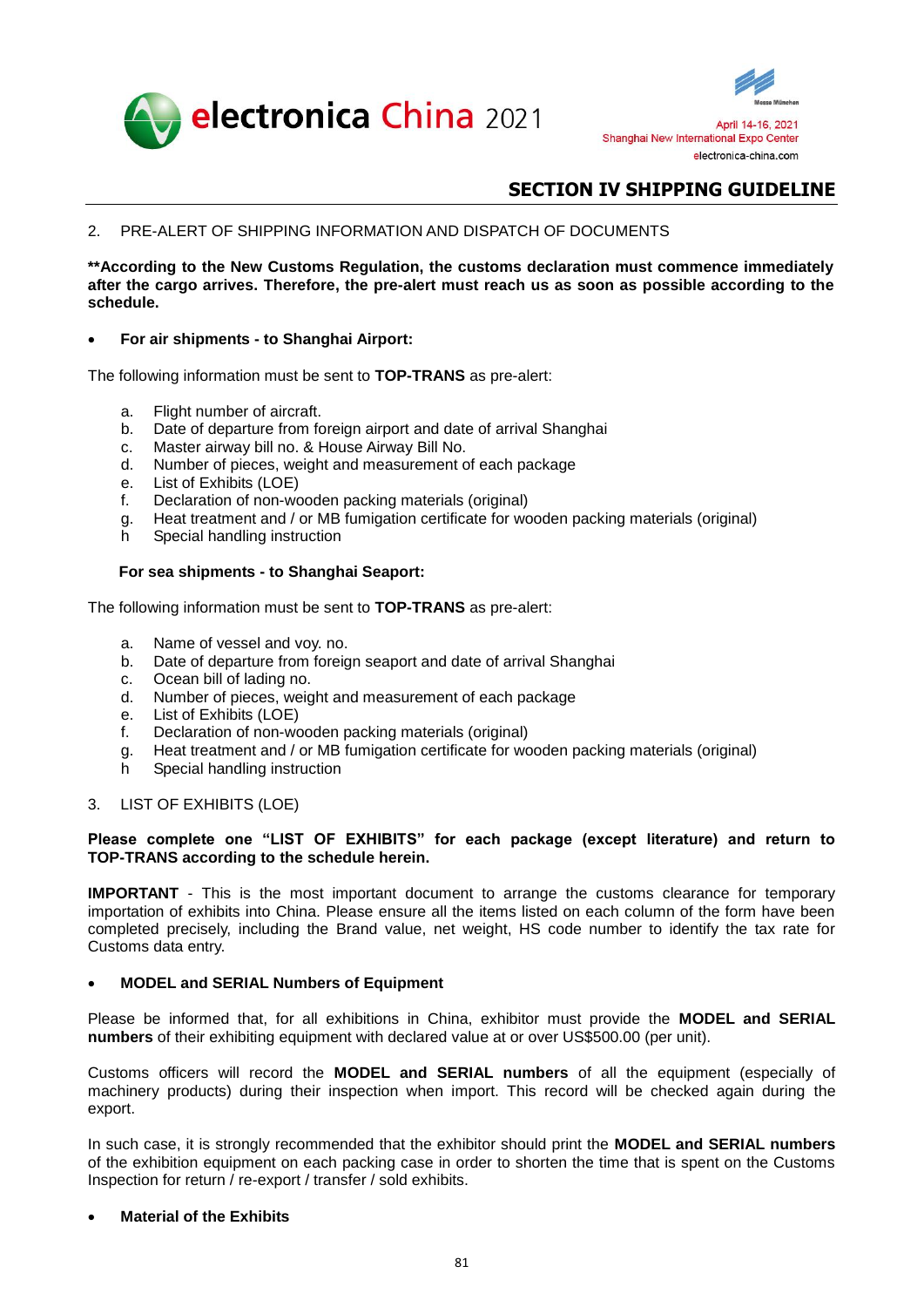



Exhibitors must declare the material of each exhibit on the LOE (especially for stand fitting materials. E.g. made by plastic; wooden; iron; steel; metal or other material, etc) in order to identify the HS code numbers for input of Customs data.

### 4. ATA CARNET

## **ATA Carnet is accepted for temporary import in China, but ONLY for purpose as 'Exhibition & Fairs'.**

**For ATA carnet shipment, please note that individual House AWB or B/L must be issued for ATA Carnet shipment and** it is a '**MUST'** to have ATA Carnet number on HAWB or B/L.

Original signed power of attorney with company stamp should be attached with ATA.

The shipment under ATA Carnet MUST totally return after the exhibition, all listed items can not consumed on-site.If necessary, please issue one HAWB for consumed items, and one HAWB for ATA shipment, under one MAWB.

### **Exhibits import under ATA Carnet can only be re-exported as one shipment and can't be separated for return to different destination port or airport.**

All listed items on ATA Carnet MUST totally same as the exhibits.

### <span id="page-5-0"></span>**D. PERMANENT IMPORT**

For permanent import, Chinese buyers have to be involved as actual consignee. Before shipment B/L issued, Top-Trans need exhibitor's confirmation who will pay for import duty & tax with buyer's contact details and buyer need to provide trading import documents for submit to the customs.

If no confirmed buyers yet but the exhibitor still want to permanent import, we can introduce a third party trading agent to act as proforma import agent & provide import documents based on LOE (list of exhibits) from exhibitor and then pay duty & tax on behalf of exhibitors. But please note in this situation, the trading agent can't arrange: overseas payment to sellers/exhibitors or issue VAT CNY invoice or change customs duty sheet title to final buyers in China when exhibitors finally confirmed buyers and sell to those buyers during or after exhibition. The exhibitor and buyer need to arrange above trading issue and overseas payment by themselves.

Without correct documents, exhibits can't be permanently imported.

# <span id="page-5-1"></span>**E. CENSORSHIP ITEMS**

All promotional materials to be imported or giveaways during the exhibition must not indicate or deem to indicate that Tibet or Taiwan is a Country such as 'ROC'.

It is stipulated by the General Administration of Press and Publication of the People's Republic of China (hereafter as GAPP) and the Chinese Customs that : Advertising materials and technical information materials including but not limited to literature, films, slides, audiotapes, videotapes, photos, advertising gifts, map illustrations, directions and other publicity materials shall not be allowed for display or use or distribution at the exhibition before approved by GAPP in Beijing. **The Chinese Customs has the right to reject import if prior approval is not granted.** Therefore, it is **NOT** recommended to ship these items to the exhibition directly. Top-Trans will not take any responsibility of the shipment detained/delayed due to lack of media products import license.

If any books/magazines with ISBN or ISSN (bar) code, it could not be imported under the show but through a book trader agent instead.

Please be aware that brochures, giveaways and souvenirs are subject to import duties as assessed by the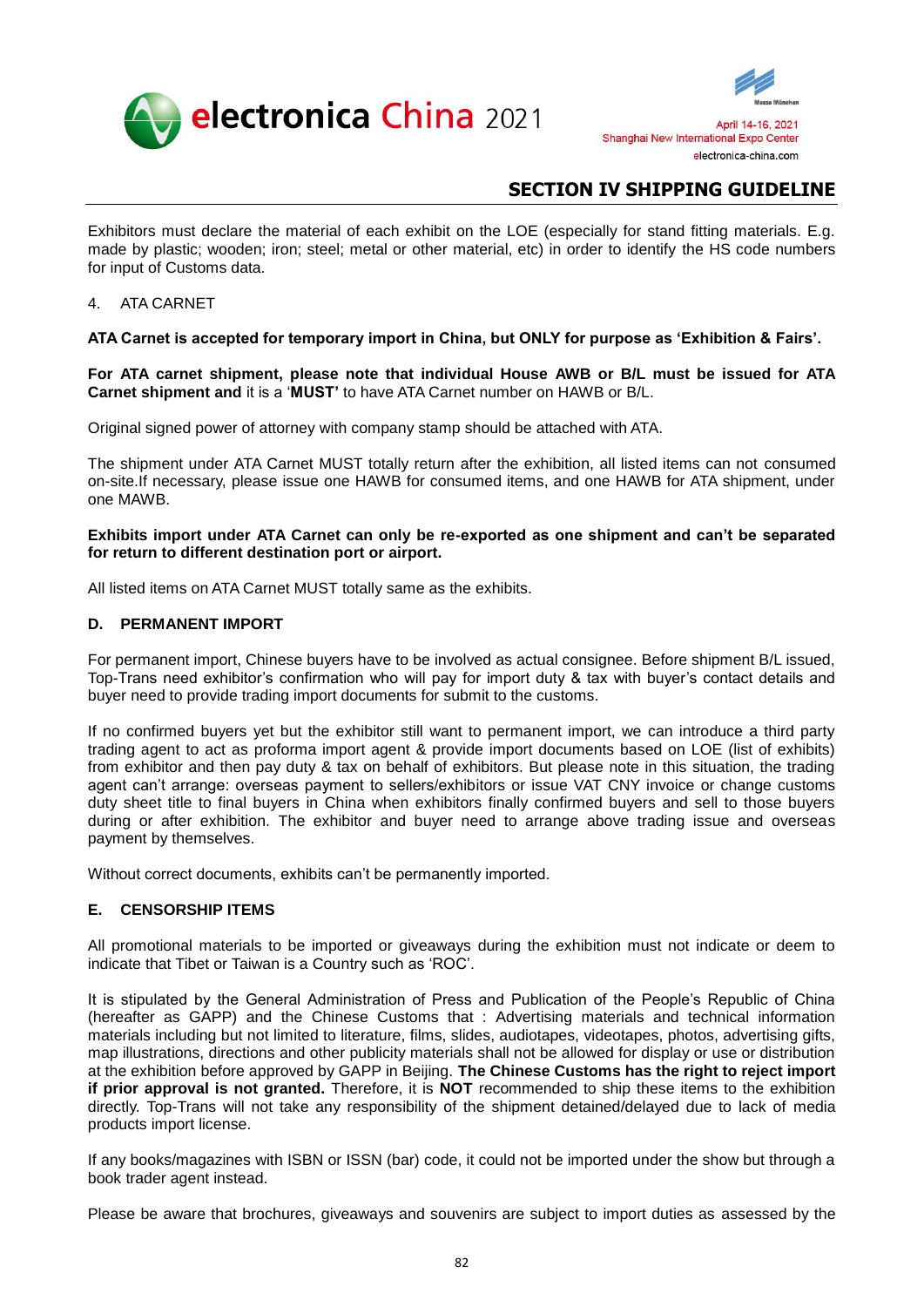



Chinese Customs and the cost is for account of the exhibitors. Individual duty receipt is not available, full commodity assessment will take place for the entire show. Electronic products such as USB flash disk, mobile charger & portable battery charger/bank can't be consumed as CCC is mandatory. Only brochure (with/without catalogue bag, less than 100pcs/exhibitor) and pen (less than 50pcs/exhibitor) can be consumed. All non-consumable exhibits must be re-exported after the exhibition

# <span id="page-6-0"></span>**F. DANGEROUS GOODS / HAZARDOUS GOODS**

Corresponding IMCO certificate is a must for any dangerous goods / hazardous goods dispatched. The original certificate must be attached to the original airway bill or ocean bill of lading sending to the consignee. Please send a copy of this document to **TOP-TRANS** by fax or by email before the original is sent out.

Surcharge for handling of dangerous cargo will incur. Please refer to the attached tariff for the rate.

# <span id="page-6-1"></span>**G. HAND-CARRIED EXHIBITS (FOR GENERAL CARGO ONLY)**

Exhibitors are strongly advised **NOT** to hand carry goods to exhibition as it could be detained by the Chinese Customs at the airport. Once detained, please note the detained shipment can't be imported as exhibition goods because the list of exhibits of detained goods was not submitted in advance to the customs system at least one month before show.

# <span id="page-6-2"></span>**H. PACKING INSTRUCTIONS**

It is recommended that whenever possible, freight must be packed in cases and/or crates suitable for use for return shipments, if necessary. To protect goods against multiple handling during transit, it is recommended that contents should be securely choked, blocked and braced. Any damage and claims will not be accepted caused by unsuitable packing. Please ensure the followings:

- All cases should be bolted rather than screwed or nailed.
- Stapled or Stitched-nailed crates or cartons should not be used except for disposable goods.
- If cases cannot be slung, they should be mounted on skids to facilitate the handling with forklift trucks.
- Exhibitor, at their discretion, may plan to exhibit equipment on skid, as the floor may not always be completely level. These skids must however be suitably covered to preserve the overall presentation of the exhibition.
- To minimize risk of loss, damage or delay, please avoid shipping your cargoes in small packages (individual package for over 1 cbm is recommended, e.g. 1m x 1m x 1m). We recommend you use big strong cases with small cartons collected together inside.
- It is advisable to include a quantity of spare packing materials (e.g. wrapping paper, plastic foil, etc.) in your original shipment to replace any that may be inadvertently destroyed during unpacking.

# **Protection against Damage and Rain**

Please be advised that cargoes will be placed outdoors many times including open-air storage at the exhibition site. It is recommended that the packing of case must be strong enough to protect the cargoes from damage and rain. Packing in cartons is not recommended, as it is not suitable for repeated handling and repacking.

When cargoes are repacked with used packing materials, these packing are regarded as no longer suitable to protect cargoes against damage / moisture compared with the originals. Exhibitors shall therefore bear the responsibility for the consequences arising therefrom.

# **Heavy and Oversized Cargoes**

Exhibitors with heavy or oversized cargoes must be on-site early and direct the operation of unpacking and positioning heavy cargoes. If a mobile crane or forklift is required for installation of equipment, exhibitors should send their requirements to **TOP-TRANS** in advance. For quotation of hiring such equipment, please refer to the attached tariff. A detailed layout should also be provided to **TOP-TRANS** for better on-site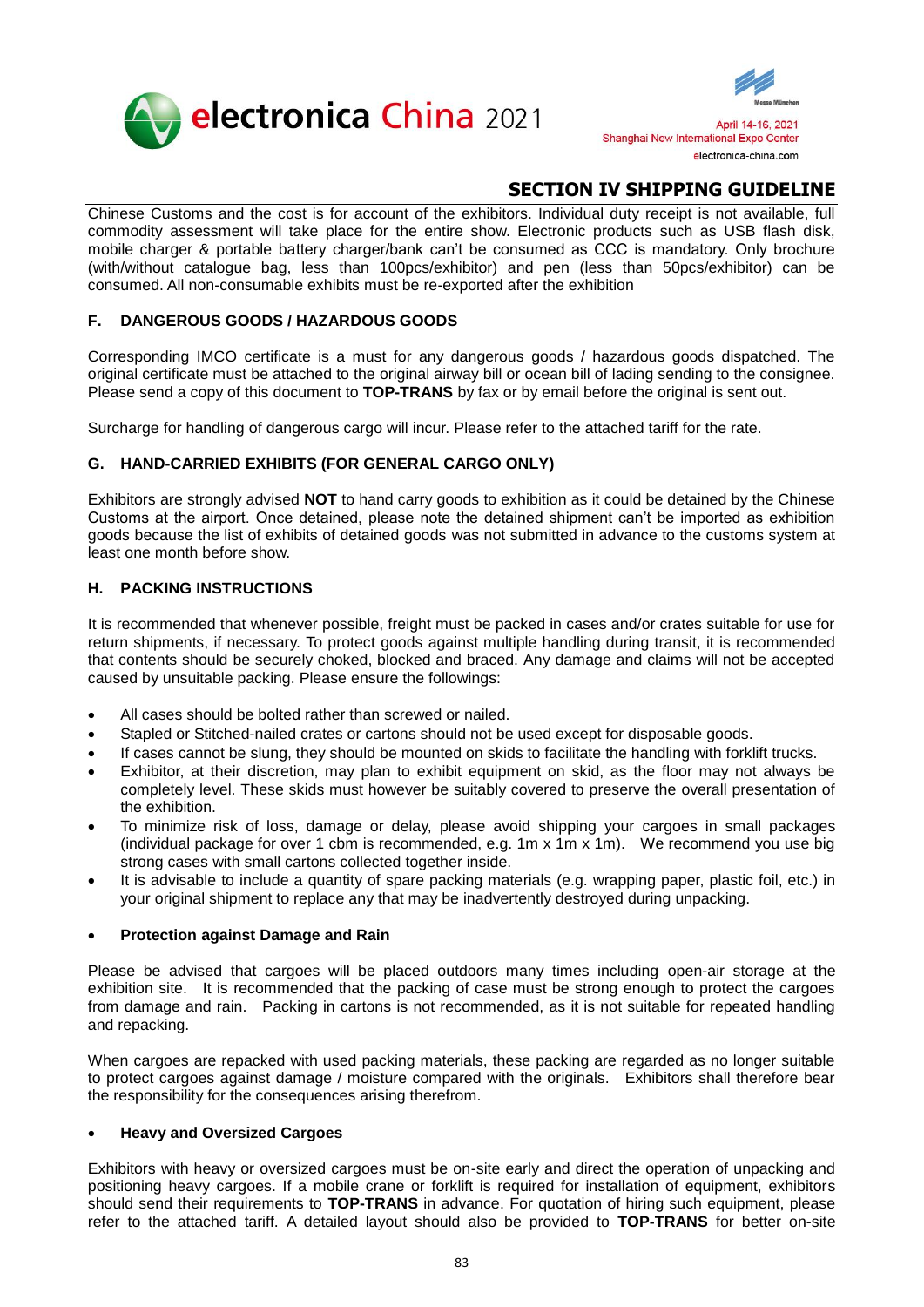



operations.

Cases for heavy cargoes should be so constructed that the sides are jointed by bolts rather than by nails or screws. This will prevent the case from being damaged during unpacking and will save considerable time, especially during exhibition closing. Please mark the front side of the case clearly to ensure correct positioning.

# <span id="page-7-0"></span>**I. MARKING INSTRUCTIONS**

Shipping labels are provided (Appendix II). Please apply a minimum of two shipping labels per package.

## **SPECIAL MARKINGS**

Please indicate below markings on the sides of the crates/cases if applicable:

- Label **FRAGILE** items on all sides.
- Items, which must be kept in upright position, on 2 sides, label **THIS SIDE UP**.
- Items which cannot be stored outdoors must be marked on 2 sides with **THE UMBRELLA SYMBOL**.
- Stripes should be painted on vessels, tanks and similar equipment to indicate where slings must be placed for hoisting, also label **SLING** in the proper location.
- Cases containing spare parts must be marked **SPARE PARTS** and contain only spare parts.
- **CENTER OF GRAVITY**, **FRONT**, **BACK** and **LIFTING POINT** signs must be clearly marked externally for uneven loads and bulky items.
- Other markings should conform to the International Rules and Regulations governing packing signs and symbols.

# <span id="page-7-1"></span>**J. DECLARATION OF WOODEN OR NON-WOODEN PACKING**

### **Observe District**

All countries / Cities (Including Hong Kong SAR, Macau SAR and Taiwan)

Where:

### **Observe Scope**

All non-manufactured wooden packing materials to be used to carry, pack, pad and support, and reinforce the goods, such as wooden case, crate, pallet, frame, pal, wooden pole, wedge, sleeper and pad.

### **Exempted Scope**

- Those wooden composite products after being heated and pressed treatment, such as plywood, particleboard and fiberboard.
- Veneer core, saw dust, wood fiber and particle and other wood materials with its thickness equal or less than 6mm.

### **Observe Requirement**

All import wooden packing materials must be treated by Heat Treatment (HT) or Methyl Bromide (MB) fumigation at the origin, and put the Mark of IPPC (sample shown as below) on two opposite sides of the wooden packing material. The Mark should contain the valid symbol approved by IPPC, country code, unique number of producer / treatment designated by the National Plant Protection Organization (NPPO) of exporting countries and treatment methods (HT, MB). For wooden packing materials without the approved mark or with approved mark but intercepts the live harmful pest, the cargoes will be disposed or returned to the origin.



IPPC - Abbreviation of "International Plant Protection Convention": XX - International Standardization Organization (ISO) two letter country code;<br>000 - Wood packing producing enterprise code approved by official boothy view process and proposed process process process and the distribution of the phytosanitary treatment measures, Methyl Bromide Funnigating - MB, Heat Treatment - HT

Please issue 2 original certificates. One original certificate must be attached to the original airway bill or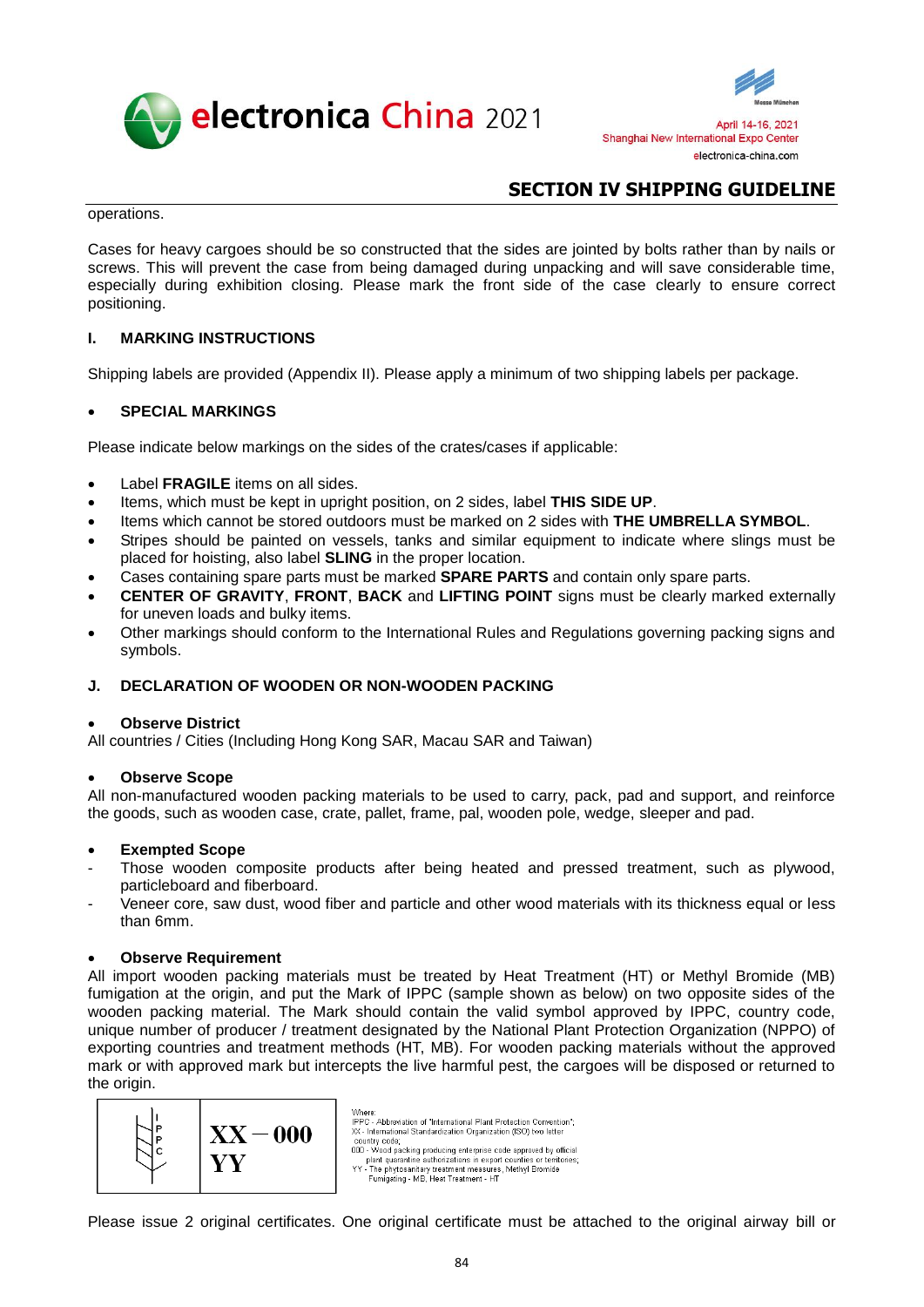



ocean bills of lading sending to consignee for submitting to China Entry & Exit Inspection and Quarantine. The second original must be sent to **TOP-TRANS**. Please send a copy of this document to **TOP-TRANS** by fax or by email before the originals are sent out.

## **Non-Wooden Packing Materials**

For goods that are not packed with wooden packing materials or are not loaded on a wooden pallet, exhibitors are required to issue a "Declaration of non-wooden packing materials**"**. Please issue 2 originals with company stamp and signature. One original must be attached to the original airway bill or ocean bills of lading sending to consignee for submitting to China Entry & Exit Inspection and Quarantine. The second original must be sent to **TOP-TRANS**. Please send a copy of this document to **TOP-TRANS** by fax or by email before the originals are sent out.

If failed to make the necessary arrangement for the handling of wooden packing goods, exhibitor should be responsible for the penalties from Chinese Authorities and the delay of exhibits delivery to stand.

## <span id="page-8-0"></span>**K. UNPACKING, REPACKING AND DELIVERY OF EXHIBITS**

**TOP-TRANS** will deliver cargoes to stands, assist unpacking and repacking and customs clearance against signature of exhibitors or their authorized agents. Exhibitors are highly recommended that their representatives be present on-site during move-in and move-out period to supervise positioning, unpacking and repacking of exhibits, as the on-site operations will be carried out at exhibitor's risk. **TOP-TRANS** will not be responsible for delay of customs clearance and positioning / displaying of exhibits due to late arrival of exhibitors' representatives or without receiving explicit instruction from exhibitors beforehand.

No exhibits are allowed to unpack on or take away from the show ground without Authorities' approval through **TOP-TRANS** as they are imported to China on the basis of temporary importation permission. **TOP-TRANS** will not be responsible for any confiscation and / or fines arising therefrom.

During the move-in and move-out, all exhibitors or their authorized agents should defer to the on-site arrangement of **TOP-TRANS'** staff on site strictly. If exhibitors or their authorized agents take action without the permission of **TOP-TRANS'** staff on site, **TOP-TRANS** will not be responsible for any result and / or damage therefrom.

### <span id="page-8-1"></span>**L. STORAGE OF EMPTIES**

In order to eliminate fire hazards and ensure safety of on-site construction, according to the regulations of the venue, all empties storage shall be managed and related charges be collected by the Official Forwarder.

All empty cases must be placed within the designated yellow line in loading area, and follow the arrangement of the official forwarder.

Any loss, liability, and / or consequences rose from disobedience of the above shall be borne by the exhibitor. The Organizer and Official Forwarder therefore takes no responsibility thus from.

# <span id="page-8-2"></span>**M. MOVE-OUT**

Return exhibits can only be shipped out upon the completion of customs clearance, which normally takes 14 working days to finish, counting from the first working day after the move-out operation is done. Should exhibitor ask for priority or express service to accommodate its needs, please inform **TOP-TRANS** earlier for earlier arrangement; while the final decision is subject to the Customs' approval. Surcharge for priority or express service applies. Please refer to the attached tariff for the rate.

All temporary import shipment must be returned after the show, we are not allowed to transfer shipment from temporary import to permanent import. Therefore, if shipment has to stay in China permanently after the show, please contact us in advance before shipping to check the feasibility of permanent import. Pls refer to section D for details on permanent import.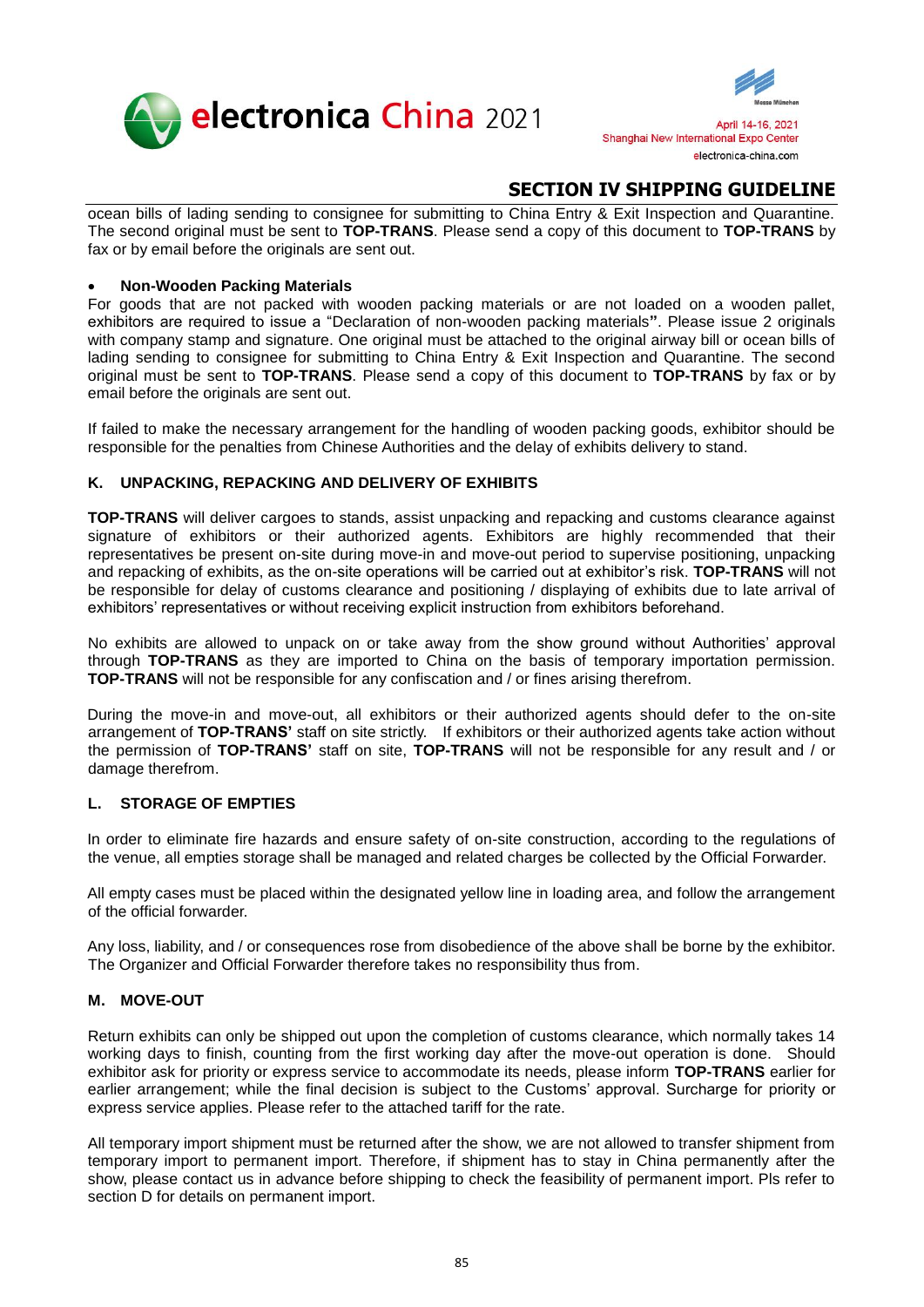



Exhibitors must pay special attention to the following Customs' regulations:

- Items other than those declared exhibits (e.g. personal effects, souvenir bought in China) are absolutely not allowed to be returned together with exhibits.
- Violations of these regulations will result in confiscation and heavy fines imposed by the Customs.
- **Battery, powder, toner or ink cartridge, liquid and gel are controlled dangerous cargo by airline. Please note the exhibitors should take full responsibility to remove above controlled items before re-packing**, if exhibitors can't provide certificate for safe transport of chemical goods.(Such as: batteries in the computer motherboard, mouse, keyboard, etc.)
- As the airlines implement strict security rules and will ask for magnetism detection & protection for many sensitive items by air transportation including electric equipment, computer, speaker and etc., we will bill magnetism inspection fee if the detection and protection is incurred.

Please pay attention that **the new customs system requires** one temporary import shipment **should return all items together as one shipment and no separate / partial return as different shipments or to different destinations can be handled** after show close.

## <span id="page-9-0"></span>**N. PAYMENT**

### **Payment terms**

**Inward**: Cargoes will be delivered to fair booth upon full payment is settled according to **the schedule**. **Outward**: Return shipment will be effective and / or Airway Bills or Ocean Bills of Lading will be released upon receipt of full payment.

All payment must be made without any deduction or deferment on account of any claim, counterclaim or offset.

Please kindly pay off all the charges timely and send the bank slip by email. **TOP-TRANS** is entitled to cancel the services without any liability if the charges fail to reach **TOP-TRANS** in time.

| Account                | TOP-TRANS EXPO LOGISTICS (HONG KONG) COMPANY LIMITED                    |
|------------------------|-------------------------------------------------------------------------|
| <b>Company Address</b> | Room 508, David House, 8-20 Nanking street, Jordan, Kowloon, Hong Kong. |
| <b>Bank Name</b>       | Hong Kong and Shanghai Banking Corporation Ltd.                         |
| <b>Bank Address</b>    | No. 1, Queen's Road Central, Hong Kong                                  |
| Account No.            | 801-084-898-838                                                         |
| Swift code             | <b>HSBCHKHHHKH</b>                                                      |
| Remark                 | Charges for "electronica China 2021"                                    |

### **Account details:**

(Remitting bank charges are to be borne by the payer)

# <span id="page-9-1"></span>**O. INSURANCE & CONDITIONS OF BUSINESS**

All cargoes are requested for fully covered insurance during the whole journey, including the exhibition period. A copy of the insurance policy should be brought to the fair in case of any necessary survey.

If any loss or damages occur, please inform **TOP-TRANS** timely and **TOP-TRANS** will inform the Customs for handling. As the procedure is complicated, please take care of your goods during the fair to avoid such case happen. Please be kindly noted that even the exhibits are insured, the relevant tax and duty are still inevitable.

All services and work undertaken by **TOP-TRANS** are carried out exclusively according to the terms and conditions outlined in the Company Terms and Conditions of Trading, which, in certain cases, exclude or limit the company's liability. Copies available upon request.

Use of services from **TOP-TRANS,** be it partial or complete, and any requirement for additional services at any time before, during or after the exhibition, expressed orally and / or in writing and / or by conduct, implies acknowledgement and acceptance to the foregoing.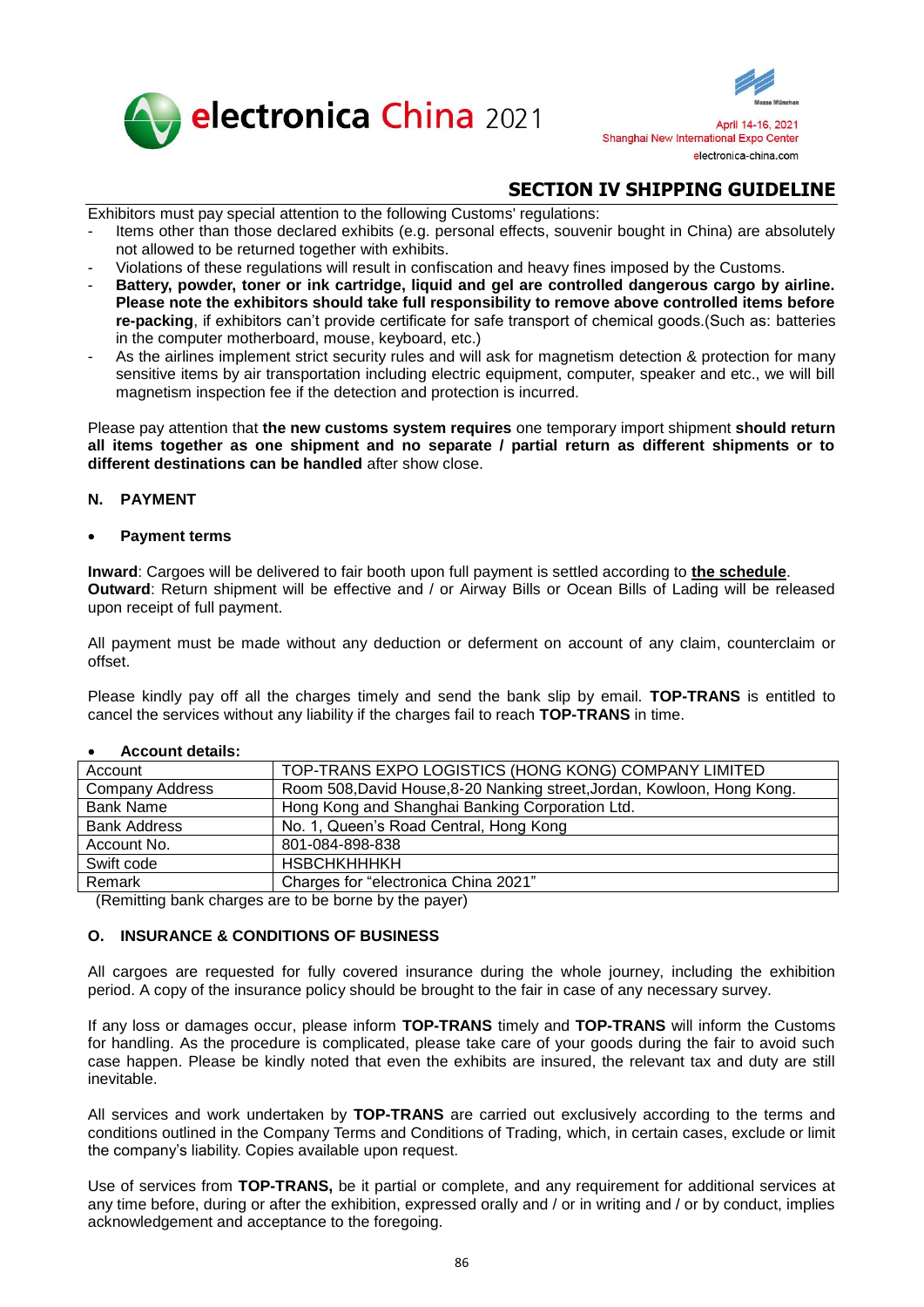



## **SERVICE AND RATE**

#### **For General Cargoes**

### <span id="page-10-0"></span>**I. INWARD MOVEMENT**

### **1) From Shanghai port to booth**

For freight arriving directly in Shanghai: customs clearance on a temporary basis, transport from terminal to the storage area of fair-site, sorting and delivery to fair-booth, assisting exhibitors in unpacking and positioning of exhibits (assembling & 2nd time positioning excluded), removing empty cases and packing materials to on-site storage place (outdoor).

#### **Air Freight**

| <br>rate<br>nandiind | RMB <sub>3</sub><br>weight kilo<br>chargeable<br>per     |
|----------------------|----------------------------------------------------------|
| Min.<br>charge       | 70.00<br>consignment<br>exhibitor<br>RMB37<br>per<br>per |

## **Land / Sea Freight**

| Basic handling rate    | RMB370.00 per cbm or 1,000kgs, whichever is greater |
|------------------------|-----------------------------------------------------|
| Min. charge LCL        | RMB370.00 per consignment per exhibitor             |
| Min. charge FCL 20' GP | RMB8,510.00 per 20' GP container                    |
| Min. charge FCL 40' GP | RMB17,020.00 per 40' GP container                   |
| Min. charge FCL 45' GP | RMB18,500.00 per 45' GP container                   |

### **2) From Shanghai bonded warehouse to booth**

Collection from Shanghai bonded warehouse up to fair-booth, assisting exhibitors in unpacking and positioning of exhibits (assembling & 2nd time positioning excluded), removing empty cases and packing materials to on-site storage place (outdoor).

| Basic handling rate                                                  | RMB300.00 per cbm or 1,000kgs, whichever is greater |
|----------------------------------------------------------------------|-----------------------------------------------------|
| Min. charge                                                          | RMB600.00 per consignment per exhibitor             |
| To apply a customs cover note for transfer in<br>bond, if applicable | RMB660.00 per set                                   |

### **3) Onsite handling**

| From vehicle at venue up to booth          | RMB70.00 per cbm or 1,000kgs, whichever is greater |
|--------------------------------------------|----------------------------------------------------|
| Packing or unpacking charges               | RMB50.00 per cbm or 1,000kgs, whichever is greater |
| Handling of empty cases during show period | RMB50.00 per cbm or 1,000kgs, whichever is greater |
| Min. charge                                | 1 cbm per consignment per exhibitor                |

### **II. OUTWARD MOVEMENT**

Services and rates same as Inward movement (item I).

## **III. HEAVY-LIFT / OVER-SIZE SURCHARGES**

#### **1) Heavy-lift surcharge**

For lifting of any one single piece of exhibits exceeding 4,000kgs, heavy load surcharge will be levied.

| From 4,001-7,000 kgs | RMB200.00 per 1,000kgs of exceeding part |
|----------------------|------------------------------------------|
| From 7,001-9,000 kgs | RMB260.00 per 1,000kgs                   |
| Over 9,000 kgs       | RMB340.00 per 1,000kgs                   |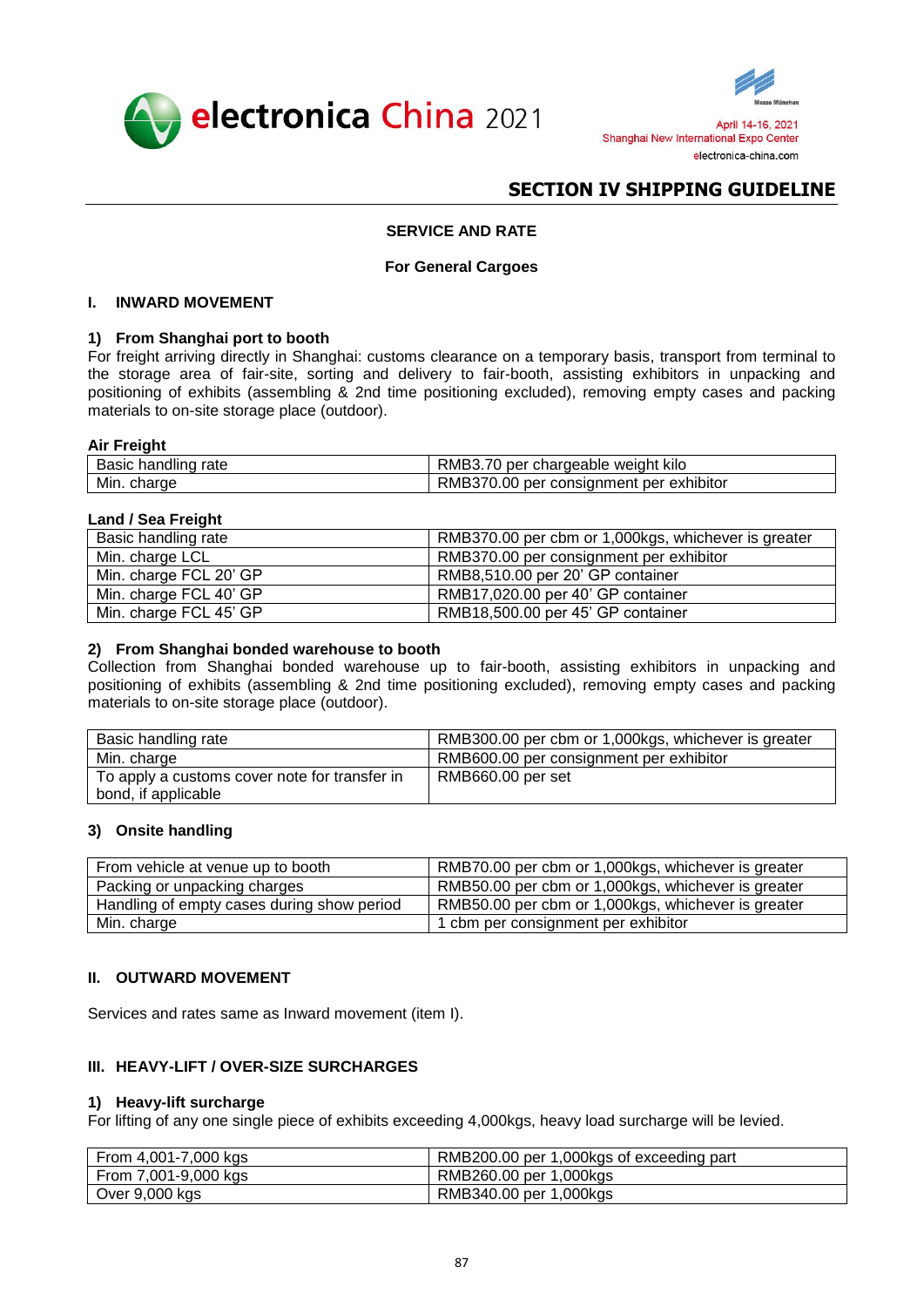



## **2) Over-size Surcharge**

For any one single piece of exhibit exceeding 6.0M (L) x 2.4M (W) x 2.6M (H), Oversize surcharge will be levied.

| Over-size Surcharge                  | 10% surcharge for exceeding each of these dimensions |
|--------------------------------------|------------------------------------------------------|
| ** Applicable to all the items I-II. |                                                      |

### **IV. BASIC SERVICE CHARGE**

| Service rate<br>pervice | RMB320.00 per consignment per exhibitor |
|-------------------------|-----------------------------------------|
|                         |                                         |

### **V. OTHER CHARGES**

### **1) Translation of "List of Exhibits" form**

| Service rate | RMB32.00<br>per page |
|--------------|----------------------|
|              |                      |

## **2) Customs clearance fee for exhibits against undertaking licence for ATA CARNET**

| Service<br>rate | RMB800.<br>.00<br>r license or carnet per entry per city<br>per |
|-----------------|-----------------------------------------------------------------|
|                 |                                                                 |

### **3) Animal and plant Quarantine Fumigation Charge**

(Applicable to both air and / or sea freight)

| a) Bulk cargo/ Air cargo | RMB60.00 per case           |
|--------------------------|-----------------------------|
| b) Per 20' Container     | RMB450.00 per 20' container |
| c) Per 40' Container     | RMB580.00 per 40' container |

\*\* Items (a) is applicable to LCL shipments.

\*\* Items (a - c) are applicable to FCL shipments.

## **4) Terminal charges at Shanghai seaport/airport**

### **Air freight**

| Charges        | RMB2.50 per chargeable                  |
|----------------|-----------------------------------------|
| lerminal       | weiaht kilo                             |
| Min.<br>charge | RMB250.00 per consignment per exhibitor |

#### **Sea freight (LCL)**

| charges<br>lerminal | $\sim$<br>cbm<br>per<br>KMB200.00                                                     |
|---------------------|---------------------------------------------------------------------------------------|
| Min.<br>charge      | $\sim$ $\sim$<br>exhibitor<br>* consianment<br>per<br>per<br><b>KIVIBOUT</b><br>10.OO |

# **Sea freight (FCL)**

| Terminal charges (20' container) | RMB83.00 per cbm (Min 23 cbm)                                                                                                                                                                                                     |
|----------------------------------|-----------------------------------------------------------------------------------------------------------------------------------------------------------------------------------------------------------------------------------|
| Terminal charges (40' container) | RMB52.00 per cbm (Min 46 cbm)                                                                                                                                                                                                     |
|                                  | $\frac{1}{2}$ the unit of the contract property of the set of the characteristic property in the character of the set of the set of the set of the set of the set of the set of the set of the set of the set of the set of the s |

\*If above rates can not cover actual costs, all third party's charges incurred will be charged as per outlay.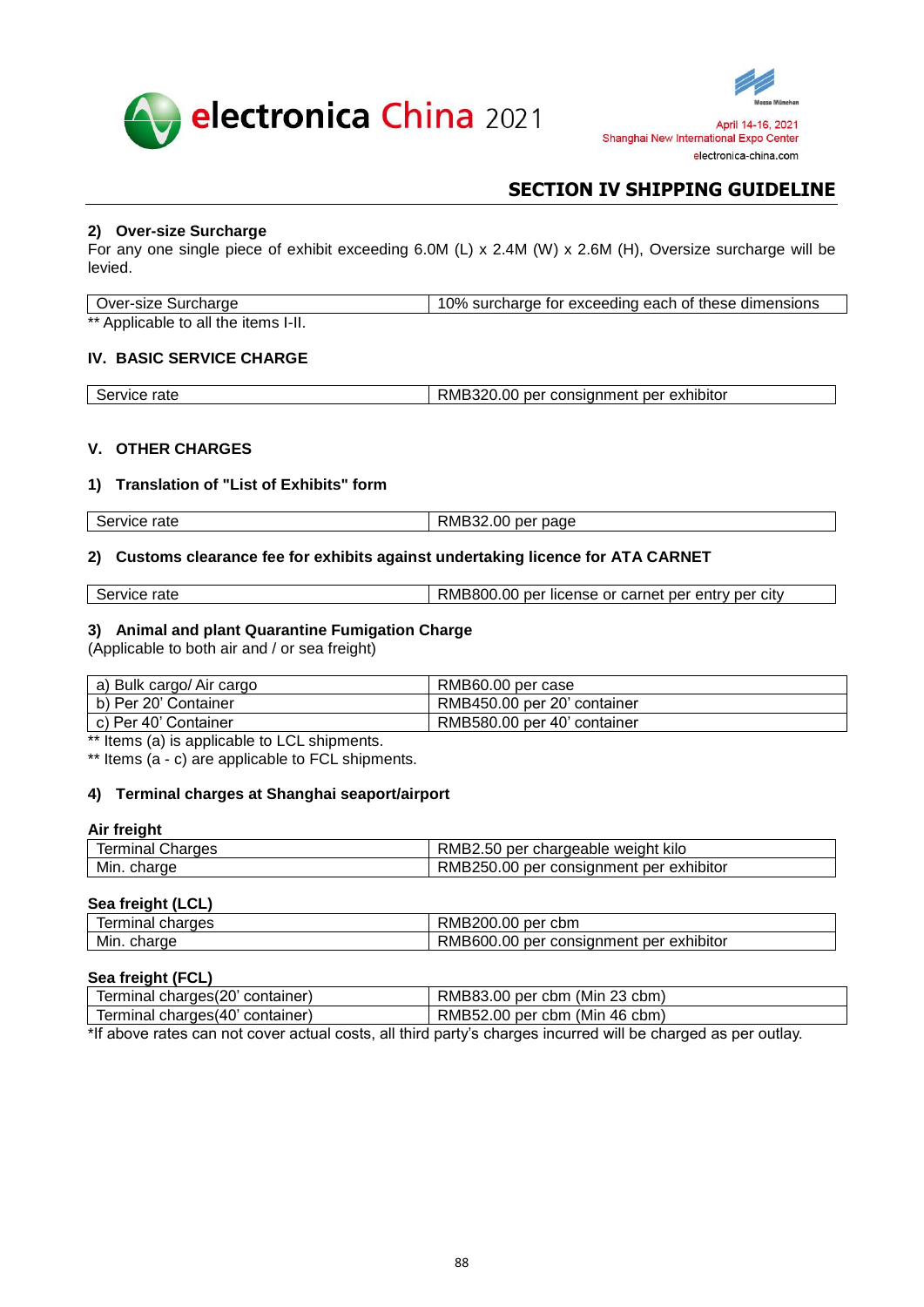



## **5) Detention charges**

| Air freight      | RMB 2.50 per kg per day                                                                                                      |
|------------------|------------------------------------------------------------------------------------------------------------------------------|
| Sea freight      | RMB 7.00 per cbm per day                                                                                                     |
| <sup>I</sup> FCL | RMB6.00 per cbm per day                                                                                                      |
|                  | بروائيره مومرمو المومومام وما الثبر اموسيرومان ومومومام وإبراسوم استطلالا والملموم امرباوه ومربوم فمروم وملوسون وبرموام كالا |

\*If above rates can not cover actual costs, all third party's charges incurred will be charged as per outlay. \*Min. 20'=23 cbm, 40'=46 cbm, 45'=50 cbm

#### **6) If any cargoes arrive at / departure from Yang Shan Seaport, additional charges will incur**

| $\cap$<br>∟∪∟  | RMB40.00 per cbm or 1,000kg             |
|----------------|-----------------------------------------|
| Min. charge    | RMB144.00 per consignment per exhibitor |
| <b>FCL 20'</b> | RMB800.00 per 20' container             |
| <b>FCL 40'</b> | RMB1600.00 per 40' container            |

## **7) Storage charges in China**

| a) Stored at Shanghai airport upon arrival | RMB0.20per chargeable weight kilo per day                                          |
|--------------------------------------------|------------------------------------------------------------------------------------|
| b) Stored at Shanghai seaport upon arrival | RMB11.00 per cbm or 1,000kg per day                                                |
| c) Bonded warehouse storage                | RMB5.00 per 1cbm or 1000kg per day<br>Min RMB 100.00 per consignment per exhibitor |
| d) Bonded warehouse entry fee              | RMB45.00 per cbm per entry                                                         |

\*\*Same rate applicable to outward movement.

\*\*If above rates can not cover actual costs, all third party's charges incurred will be charged as per outlay.

### **8) Forklift and driver**

| 3-ton capacity cost per hour  | RMB200.00 per hour (Min. 4 hours) |
|-------------------------------|-----------------------------------|
| 5-ton capacity cost per hour  | RMB300.00 per hour (Min. 4 hours) |
| 10-ton capacity cost per hour | RMB420.00 per hour (Min. 4 hours) |
| Others                        | Upon request                      |

### **9) Cranage and driver**

| 20-ton capacity cost per hour | RMB550.00 per hour (Min. 4 hours)  |
|-------------------------------|------------------------------------|
| 50-ton capacity cost per hour | RMB1000.00 per hour (Min. 4 hours) |
| Others                        | Upon request                       |

#### **10) Vacuum packaging and re-sealing of exhibits**

#### **With packing materials**

| <br>.<br>ianuimu<br>rale | IB280.00<br>- -<br>∴kM⊑<br>per<br>cbm                          |
|--------------------------|----------------------------------------------------------------|
| Min.<br>charge           | .<br>IB280.00<br>RML<br>exhibitor<br>per<br>consignment<br>per |

### **Without packing materials**

|                | RMB                                               |
|----------------|---------------------------------------------------|
| rate           | 180.00 per                                        |
| Handling       | cbm                                               |
| Min.<br>charge | RMB180.00 per<br>∵exhibitor<br>consignment<br>per |

#### **REMARKS**

1. Above charges exclude freights, lashing, purchasing of tarpaulin, and any materials required for lashing, or special container loading, tax/duties or any items not covered in this tariff. Exhibitors should reimburse TOP-TRANS for the cost if they incur, plus 5% commission.